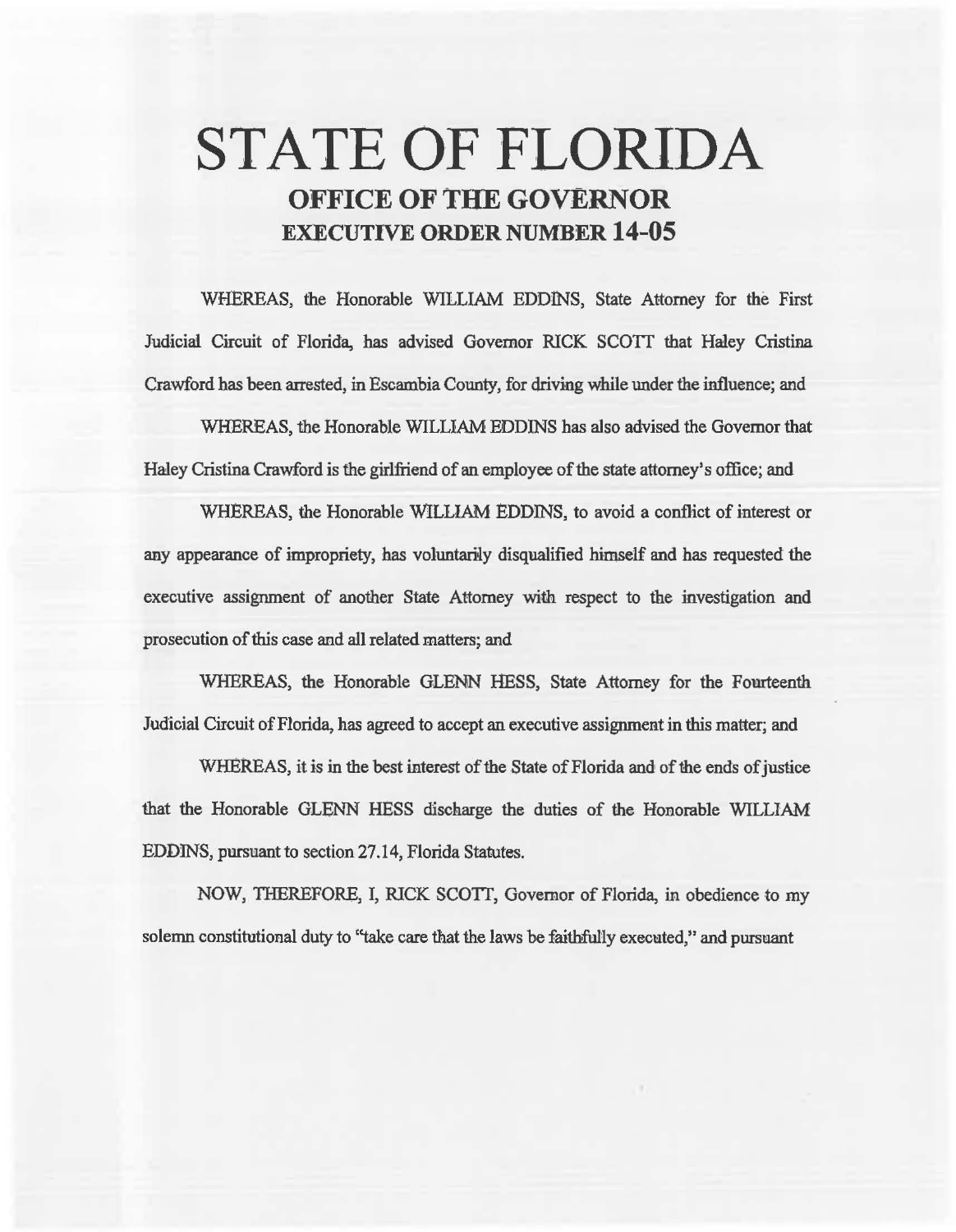to the Constitution and laws of the State of Florida, issue the following Executive Order, effective immediately:

### Section 1.

The Honorable GLENN HESS, State Attorney for the Fourteenth Judicial Circuit of Florida, referred to as the "Assigned State Attorney," is assigned to discharge the duties of the Honorable WILLIAM EDDINS, State Attorney for the First Judicial Circuit of Florida, as they relate to the investigation, prosecution and all matters related to Haley Cristina Crawford.

#### Section 2.

The Assigned State Attorney or one or more Assistant State Attorneys and Investigators, who have been designated by the Assigned State Attorney, shall proceed immediately to the First Judicial Circuit of Florida, and are vested with the authority to perform the duties prescribed herein.

#### Section 3.

. All residents of the First Judicial Circuit are requested, and all public officials are directed, to cooperate and render whatever assistance is necessary to the Assigned State Attorney, so that justice may be served.

#### Section 4.

The period of this Executive Assignment shall be for one (1) year, to and including January 9, 2015.